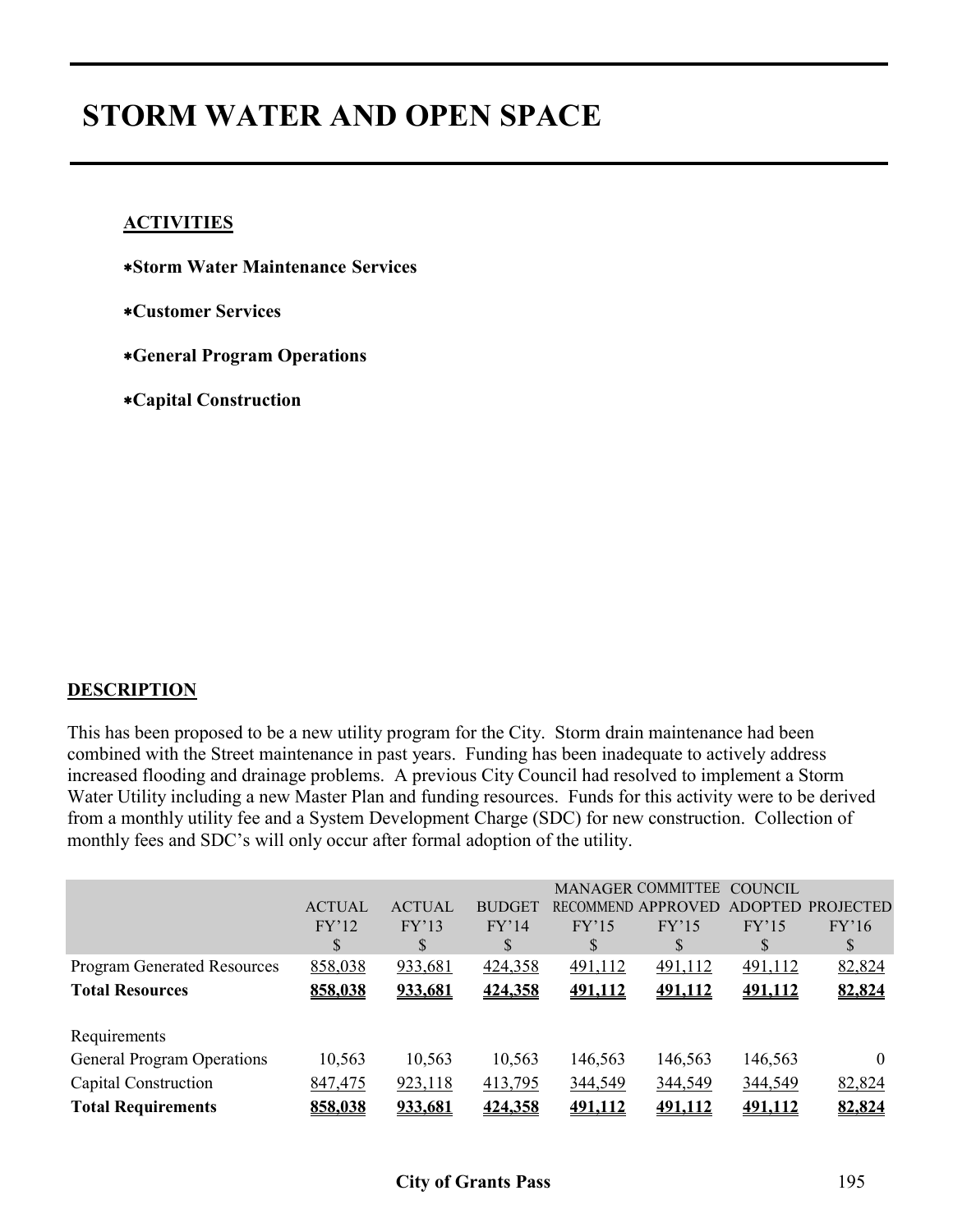# **Program: Utilities/Storm Water Program**

## *Mission Statement:*

*"The Storm Water Program's mission is to provide a safe, well-maintained drainage system through a systematic and cost-effective maintenance and capital program."* 

### *Services Delivered:*

Funding will be derived from two sources; a monthly utility fee and a system development charge. This fund will provide resources to; actively maintain the existing storm water collection system, correct existing deficiencies in the system, and provide for new system capacity needed for future development.

Funding in the past has been able to provide little more than responding to immediate problem areas and emergency flooding situations. Funding for the new utility will provide for a proactive program of cleaning and maintenance of the existing system as well as correcting existing bottle necks and deficiencies, plus install system improvements necessary for future growth.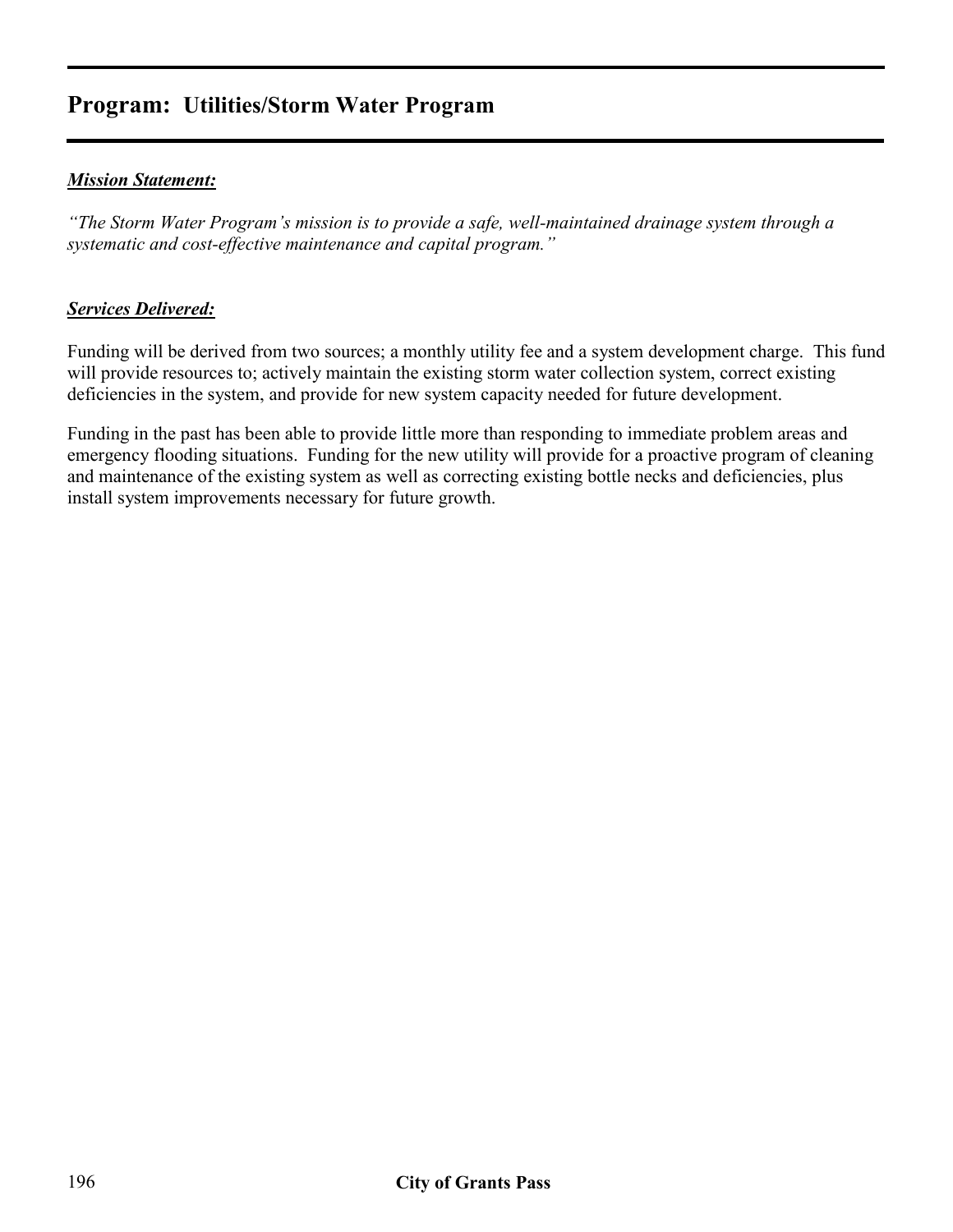# **Program: Utilities/Storm Water Program**

|                                                       |                              | Program Financiai Summary    |                              |                |                                                               |                                          |                                 |
|-------------------------------------------------------|------------------------------|------------------------------|------------------------------|----------------|---------------------------------------------------------------|------------------------------------------|---------------------------------|
| Resources                                             | <b>ACTUAL</b><br>FY'12<br>\$ | <b>ACTUAL</b><br>FY'13<br>\$ | <b>BUDGET</b><br>FY'14<br>\$ | FY'15<br>\$    | <b>MANAGER COMMITTEE</b><br>RECOMMEND APPROVED<br>FY'15<br>\$ | <b>COUNCIL</b><br>ADOPTED<br>FY'15<br>\$ | <b>PROJECTED</b><br>FY'16<br>\$ |
| <b>Beginning Balance</b>                              | 10,563                       | 10,563                       | 10,563                       | 10,563         | 10,563                                                        | 10,563                                   | $\boldsymbol{0}$                |
| <b>Current Resources</b><br><b>Activity Generated</b> |                              |                              |                              |                |                                                               |                                          |                                 |
| Transfers                                             | $\overline{0}$               | $\theta$                     | $\theta$                     | 136,000        | 136,000                                                       | 136,000                                  | $\theta$                        |
| Capital Construction                                  | 847,475                      | 923,118                      | 413,795                      | 344,549        | 344,549                                                       | 344,549                                  | 82,824                          |
| <b>Total Current Revenues</b>                         | 847,475                      | 923,118                      | 413,795                      | 480,549        | 480,549                                                       | 480,549                                  | 82,824                          |
| <b>Total Resources</b>                                | 858.038                      | 933,681                      | 424,358                      | <u>491.112</u> | <u>491.112</u>                                                | 491,112                                  | 82,824                          |

|  | <b>Program Financial Summary</b> |  |  |
|--|----------------------------------|--|--|
|--|----------------------------------|--|--|

| Requirements                                                                                 | <b>ACTUAL</b><br>FY'12<br>\$  | <b>ACTUAL</b><br>FY'13<br>S               | <b>BUDGET</b><br>FY'14<br>S              | FY'15<br>\$                              | <b>MANAGER COMMITTEE</b><br>RECOMMEND APPROVED<br>FY'15<br>\$ | <b>COUNCIL</b><br>FY'15<br>\$            | <b>ADOPTED PROJECTED</b><br>FY'16<br>\$ |
|----------------------------------------------------------------------------------------------|-------------------------------|-------------------------------------------|------------------------------------------|------------------------------------------|---------------------------------------------------------------|------------------------------------------|-----------------------------------------|
| Capital Construction<br>Debt Service<br><b>Transfers Out</b><br><b>Subtotal Expenditures</b> | 847,475<br>0<br>0<br>847,475  | 703,118<br>$\Omega$<br>220,000<br>923,118 | 338,795<br>$\theta$<br>75,000<br>413,795 | 232,549<br>146,205<br>112,000<br>490,754 | 232,549<br>146,205<br>112,000<br>490,754                      | 232,549<br>146,205<br>112,000<br>490,754 | 82,824<br>0<br>$\theta$<br>82,824       |
| Contingencies<br><b>Ending Balance</b><br><b>Total Requirements</b>                          | $\theta$<br>10,563<br>858,038 | $\Omega$<br>10,563<br>933,681             | $\Omega$<br>10,563<br>424,358            | 358<br>$\Omega$<br>491,112               | 358<br>$\theta$<br>491,112                                    | 358<br>$\Omega$<br>491,112               | $\theta$<br>82,824                      |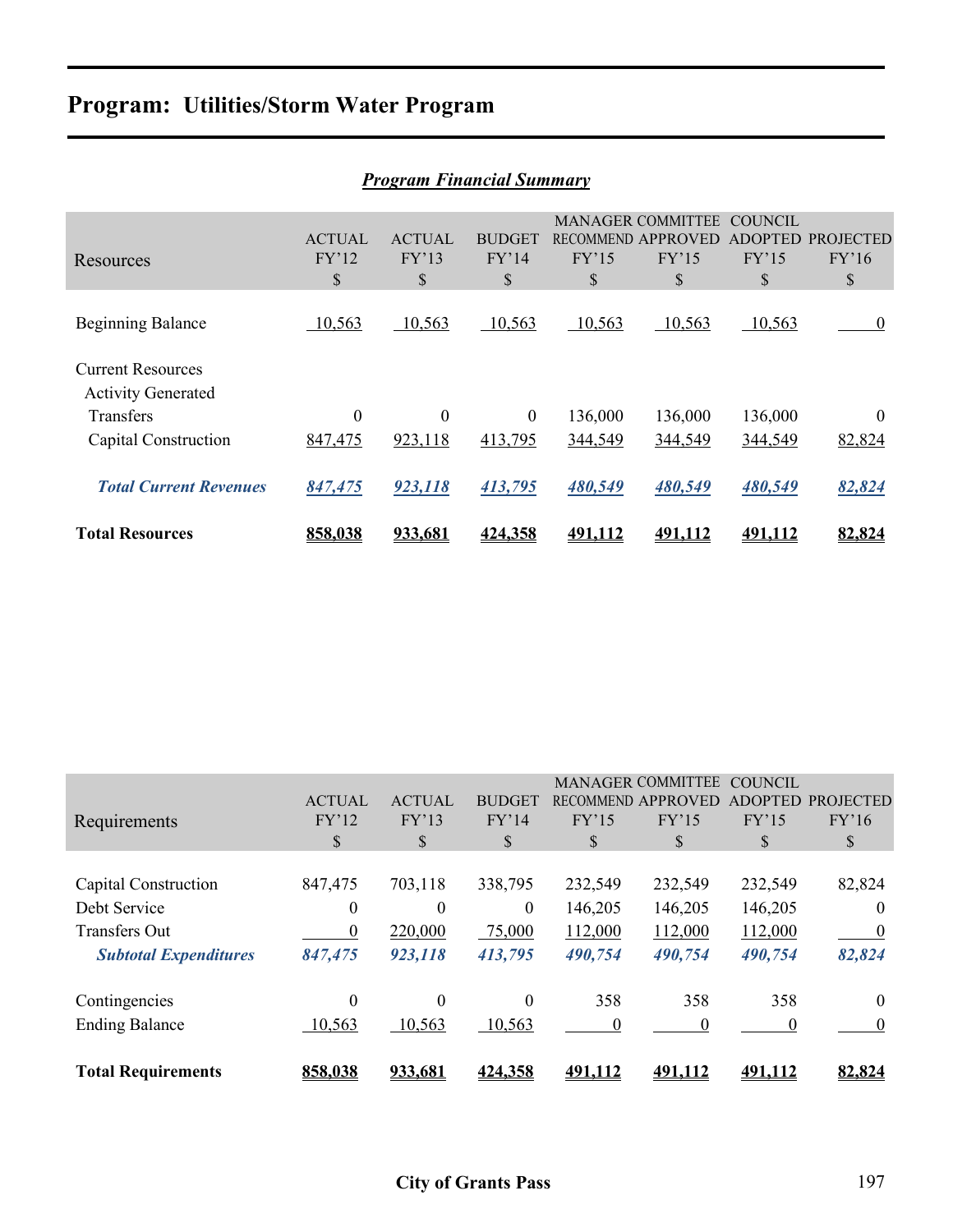# **Program: Utilities/Storm Water – Maintenance Services**

# *Services Delivered:*

The Storm Water Maintenance activity maintains systems related to the collection, conveyance and water quality issues related to storm water runoff. Maintenance functions include: repairs, vegetation control, operation of water quality structures, inlets, catch basins, manholes, and underground piping systems.

#### *FY'15 Anticipated Accomplishments & Corresponding Council Goal - Strategic Plan Item:*

#### **Maintain, Operate, and Expand our Infrastructure**

#### **Objective 4: Ensure storm facility infrastructure needs are met**

 **Action 1:** Evaluate storm drainage deficiencies across the City

• The Storm Water Division will continue the immediate maintenance and repair work as previously provided through the Transportation/Street Utility – Street and Drainage Maintenance Program for FY'15. Staff and program expansions will occur following the adoption of the formal Storm Water Utility.

### *Budget Highlights:*

The Storm Water Maintenance budget will not show direct expenses until the budget cycle following formal adoption of the Storm Water Utility.

### *FY'14 Activity Review:*

This will be a new program budget following adoption of the Storm Water Utility. FY'14 storm drainage activities have been provided in the Transportation/Street Operating budget.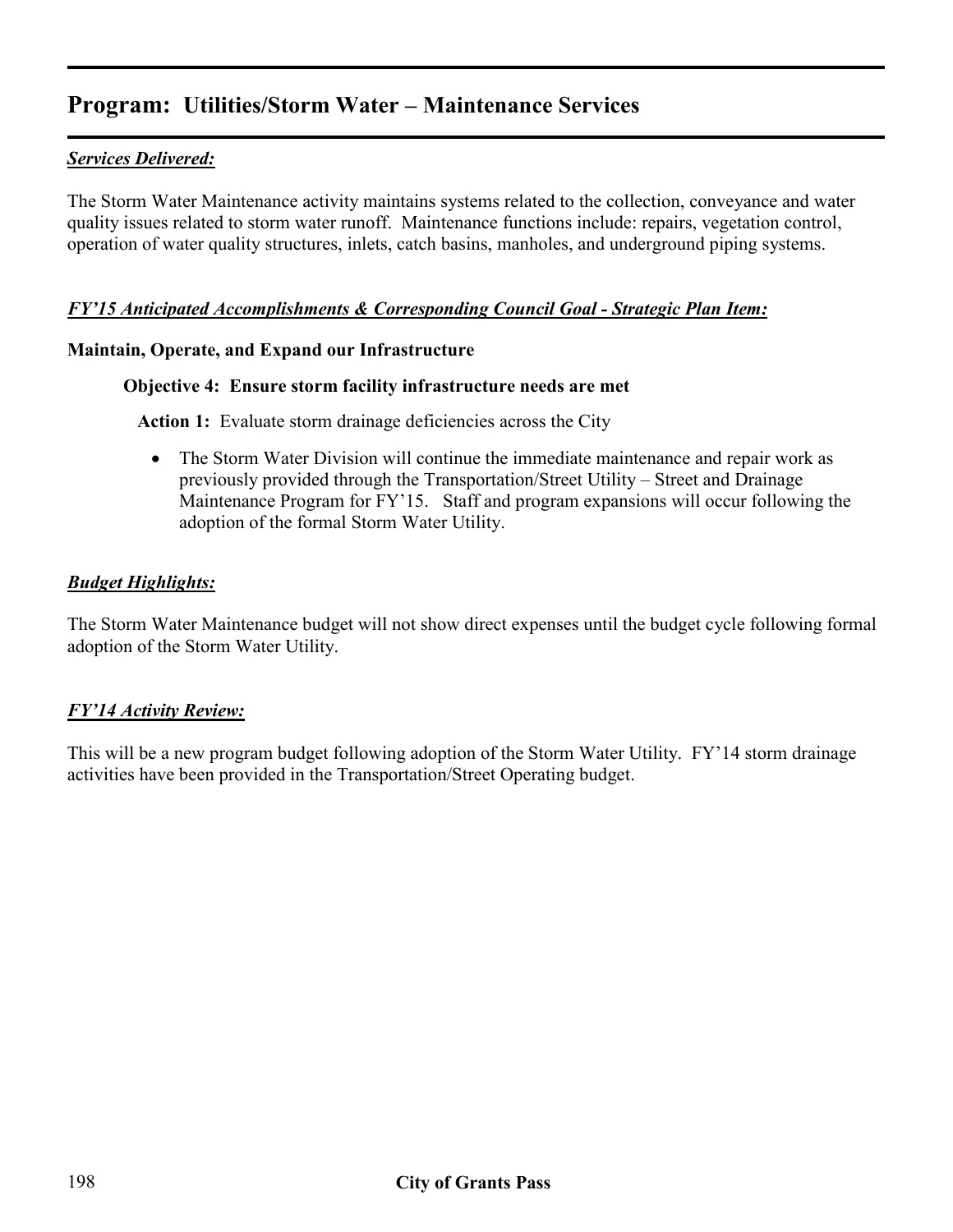# **Program: Utilities/Storm Water – Maintenance Services**

| <b>Financial Summary</b>         |                           |               |               |          |                                      |       |       |  |
|----------------------------------|---------------------------|---------------|---------------|----------|--------------------------------------|-------|-------|--|
|                                  | MANAGER COMMITTEE COUNCIL |               |               |          |                                      |       |       |  |
|                                  | <b>ACTUAL</b>             | <b>ACTUAL</b> | <b>BUDGET</b> |          | RECOMMEND APPROVED ADOPTED PROJECTED |       |       |  |
| Requirements                     | FY'12                     | FY'13         | FY'14         | FY'15    | FY'15                                | FY'15 | FY'16 |  |
|                                  | \$                        | У,            | S             |          | Ъ.                                   |       |       |  |
|                                  |                           |               |               |          |                                      |       |       |  |
| <b>Personnel Services</b>        |                           | $\Omega$      | $\theta$      | $\theta$ | $\theta$                             |       |       |  |
| Materials & Supplies             | 0                         |               | $\theta$      | $\theta$ |                                      |       |       |  |
| <b>Contractual/Prof Services</b> |                           |               |               |          |                                      |       |       |  |
| <b>Total Requirements</b>        |                           |               |               |          |                                      |       |       |  |

# *Personnel*

|                                  |               |               |               |       | MANAGER COMMITTEE COUNCIL |       |                                      |
|----------------------------------|---------------|---------------|---------------|-------|---------------------------|-------|--------------------------------------|
|                                  | <b>BUDGET</b> | <b>BUDGET</b> | <b>BUDGET</b> |       |                           |       | RECOMMEND APPROVED ADOPTED PROJECTED |
|                                  | FY'12         | FY'13         | FY'14         | FY'15 | FY'15                     | FY'15 | FY'16                                |
|                                  | #             | #             | #             | #     | #                         | #     | #                                    |
| Parks & Community Svc's Director |               |               |               |       |                           |       |                                      |
| From: Property Management        | 0.00          | 0.00          | 0.00          | 0.00  | 0.00                      | 0.00  | 0.00                                 |
| <b>Total Positions</b>           | 0.00          | 0.00          | 0.00          | 0.00  | 0.00                      | 0.00  | 0.00                                 |
| Part Time/Seasonal Hours         |               |               |               |       |                           |       |                                      |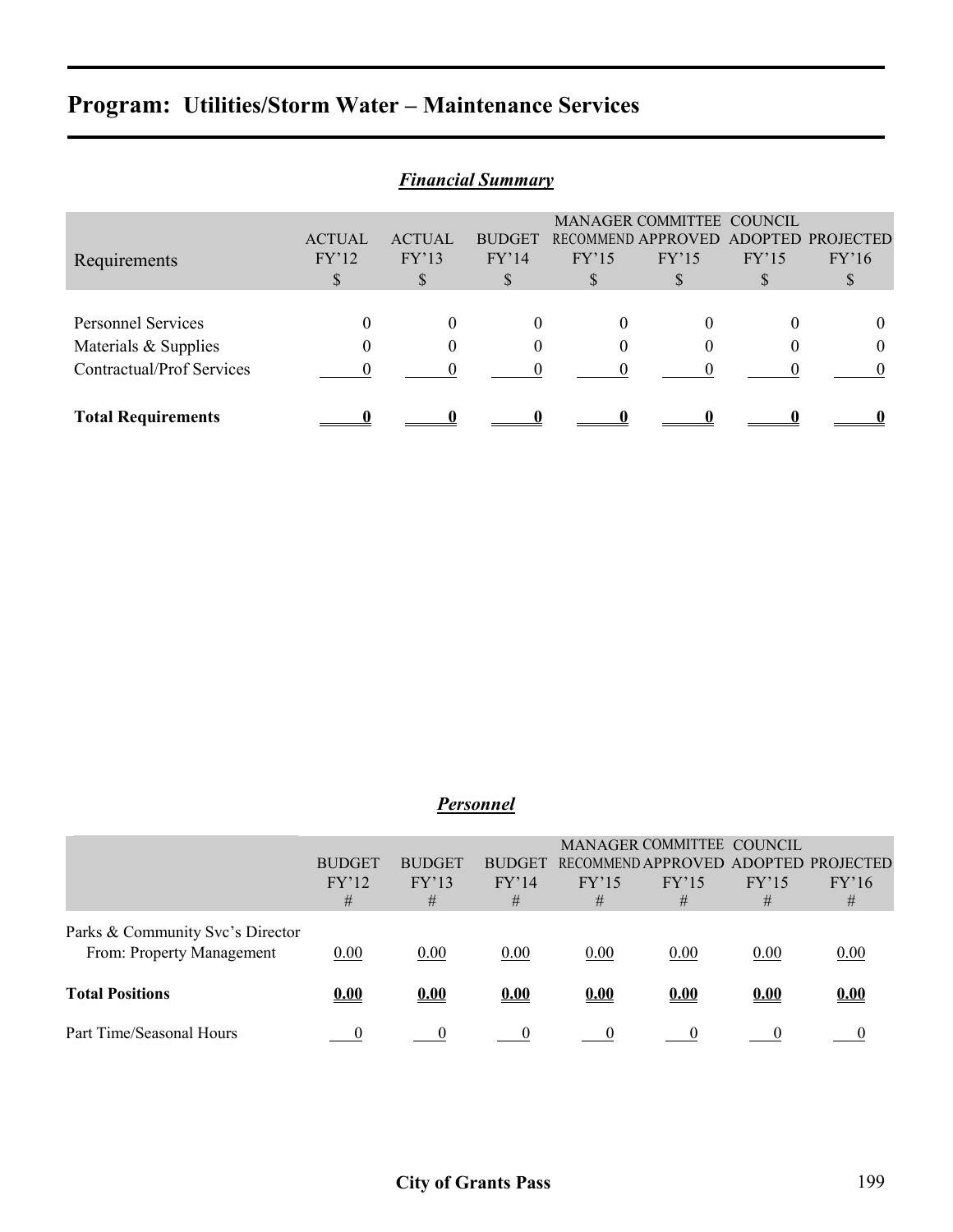# **Program: Utilities/Storm Water – Customer Services**

## *Services Delivered:*

This activity includes the billing and collection services provided by the Administrative Services Department.

#### *FY'15 Anticipated Accomplishments & Corresponding Council Goal - Strategic Plan Item:*

The Storm Water Utility is not expected to be established this Fiscal Year by action of the City Council. Implementation would require Administrative Services to create a new billing and collection system for customers of this Utility.

### *Budget Highlights:*

There will be significant "Start up" costs to provide this service which may exceed the "normal" costs to run and maintain financial support for this program in the future.

| Direct Charges            | S |  | S |  | P |
|---------------------------|---|--|---|--|---|
| <b>Total Requirements</b> |   |  |   |  |   |

#### *Financial Summary*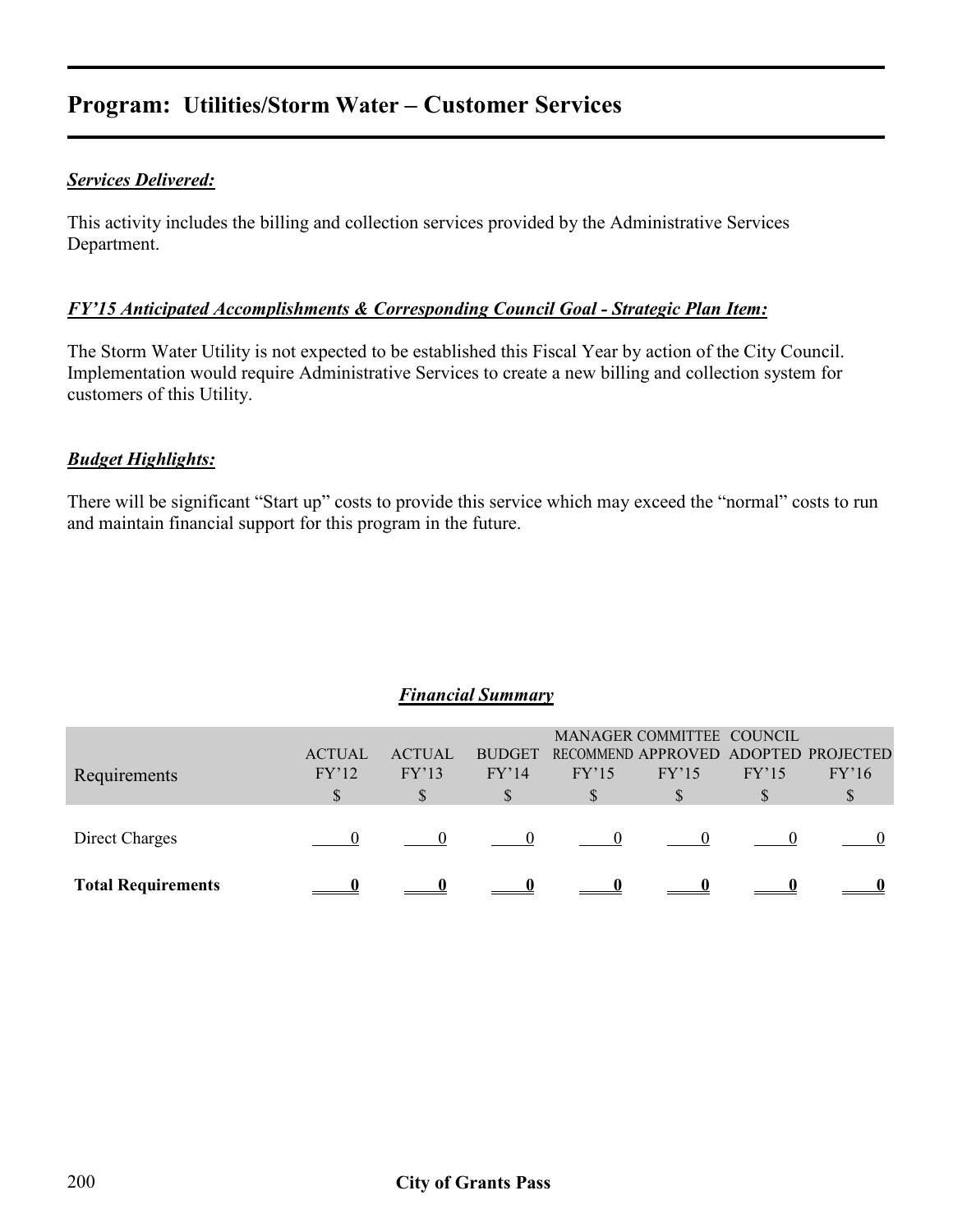# **Program: Utilities/Storm Water – General Program Operations**

#### *Services Delivered:*

This activity accounts for expense that is not directly allocated to any single storm drain activity. The contingency is appropriated in this activity, along with transfers to capital projects, payment of administrative costs, and ending fund balances.

### *FY'15 Anticipated Accomplishments & Corresponding Council Goal - Strategic Plan Item:*

No activity is expected this year.

#### *Financial Summary*

| Requirements                                 | <b>ACTUAL</b><br>FY'12<br>\$            | <b>ACTUAL</b><br>FY'13<br>\$ | <b>BUDGET</b><br>FY'14<br><sup>S</sup>  | FY'15<br>S         | MANAGER COMMITTEE COUNCIL<br><b>RECOMMEND APPROVED</b><br>FY'15<br>S | <b>ADOPTED</b><br>FY'15<br>S | <b>PROJECTED</b><br>FY'16<br>S    |
|----------------------------------------------|-----------------------------------------|------------------------------|-----------------------------------------|--------------------|----------------------------------------------------------------------|------------------------------|-----------------------------------|
| Debt Service<br><b>Subtotal Expenditures</b> | $\overline{0}$<br>$\boldsymbol{\theta}$ | $\theta$<br>0                | $\overline{0}$<br>$\boldsymbol{\theta}$ | 146,205<br>146,205 | 146,205<br>146,205                                                   | 146,205<br>146,205           | $\theta$<br>$\boldsymbol{\theta}$ |
| Contingencies<br><b>Ending Balance</b>       | $\overline{0}$<br>10,563                | $\theta$<br>10,563           | $\theta$<br>10,563                      | 358                | 358<br>0                                                             | 358                          | $\theta$<br>$\Omega$              |
| <b>Total Requirements</b>                    | <u>10,563</u>                           | 10,563                       | 10,563                                  | <u>146,563</u>     | <u>146,563</u>                                                       | <u>146,563</u>               |                                   |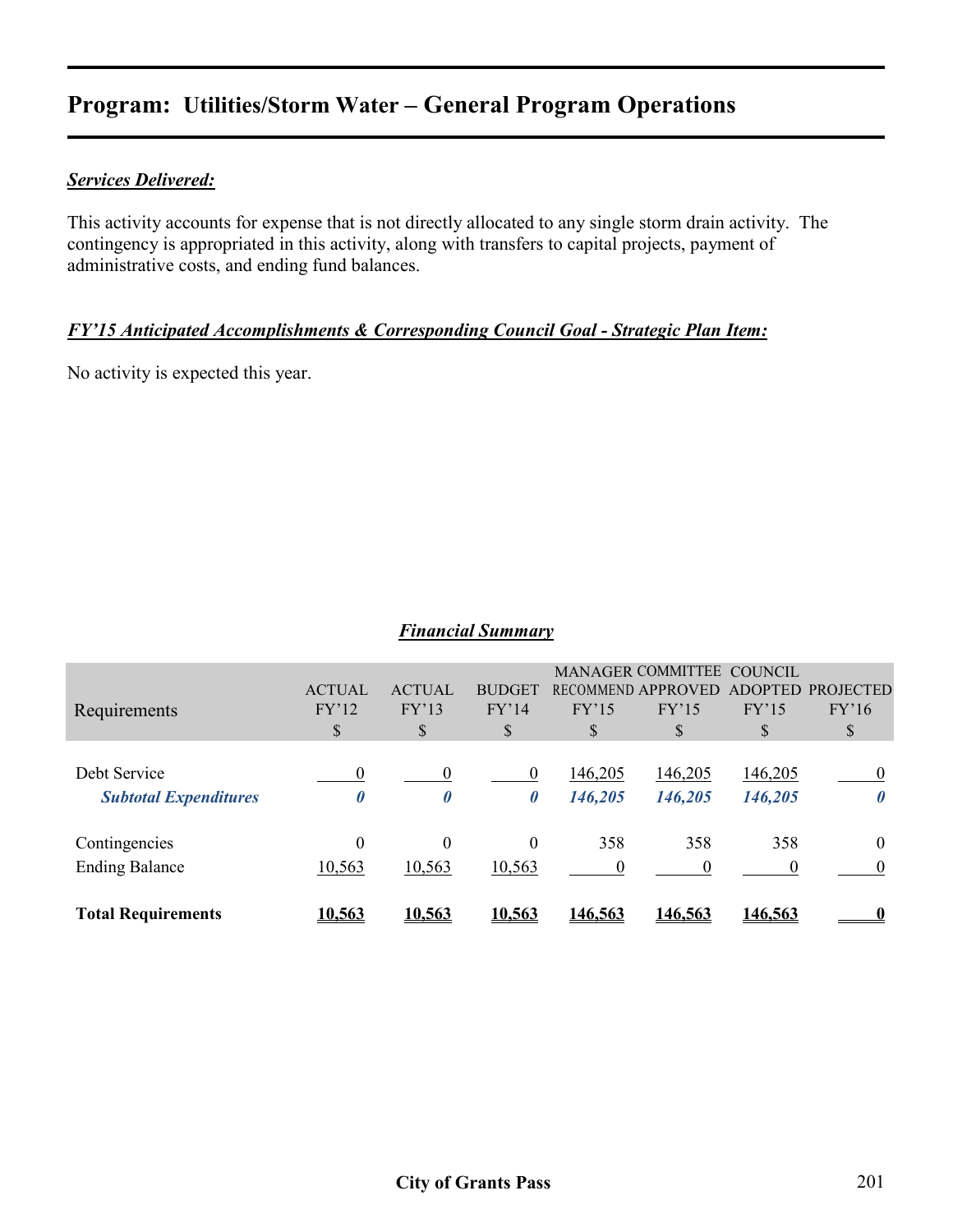# *Services Delivered:*

Storm Water and Open Space systems are required infrastructure to protect our community against flooding, assure the quality of water returned to the Rogue River and allow managed growth. The Storm Water and Open Space SDC is an incurred charge for the planning, acquisition and capital development of facilities to accommodate and control storm water runoff. This is a new program to protect the capacity for current and future users of this system.

The capital improvement plan required by state law as the basis for expending revenues from the improvement fees portion of the Storm Water and Open Space System Development Charge, shall include the update to the Storm Water and Open Space Master Plan and implementation of the Storm Water Management program. The General Fund will also contribute funds to allow for the implementation of the Rogue Basin Total Maximum Daily Load & Water Quality Management Plan (TMDL) as directed by the Oregon Department of Environmental Quality.

Implemented by Council action in February of 2004, two distinct SDC fees were adopted. The Storm Water and Open Space Master Plan fee charged to all new developments is now \$422 per development. These monies will be used to pay for the planning, acquisition, and capital development of facilities to accommodate and control storm water runoff, directly associated open space, and water quality control facilities to clean surface water runoff prior to natural surface water conveyances. The second SDC fee is being collected for storm water construction in the Sand Creek sub-basin area, and the charge is currently \$12,439 per acre. Both of these charges will be collected at the time of the building or development permit until a new Storm Water Utility and System Development Charges are adopted by the City Council.

# *FY'15 Anticipated Accomplishments & Corresponding Council Goal - Strategic Plan Item:*

### **Maintain, Operate, and Expand our Infrastructure to Meet Community Needs**

### **Objective 1: Plan for utility infrastructure**

• Continue update on Storm Water Master Plan, utility ordinance, fees and rates at the direction of City Council.

### **Objective 4: Ensure storm facility infrastructure needs are met**

- Complete installation of a storm water quality feature north of Estates Lane.
- Continue with the implementation of the TMDL Plan.
- Begin storm water assessment of Edgewater, Evergreen and Plummer area.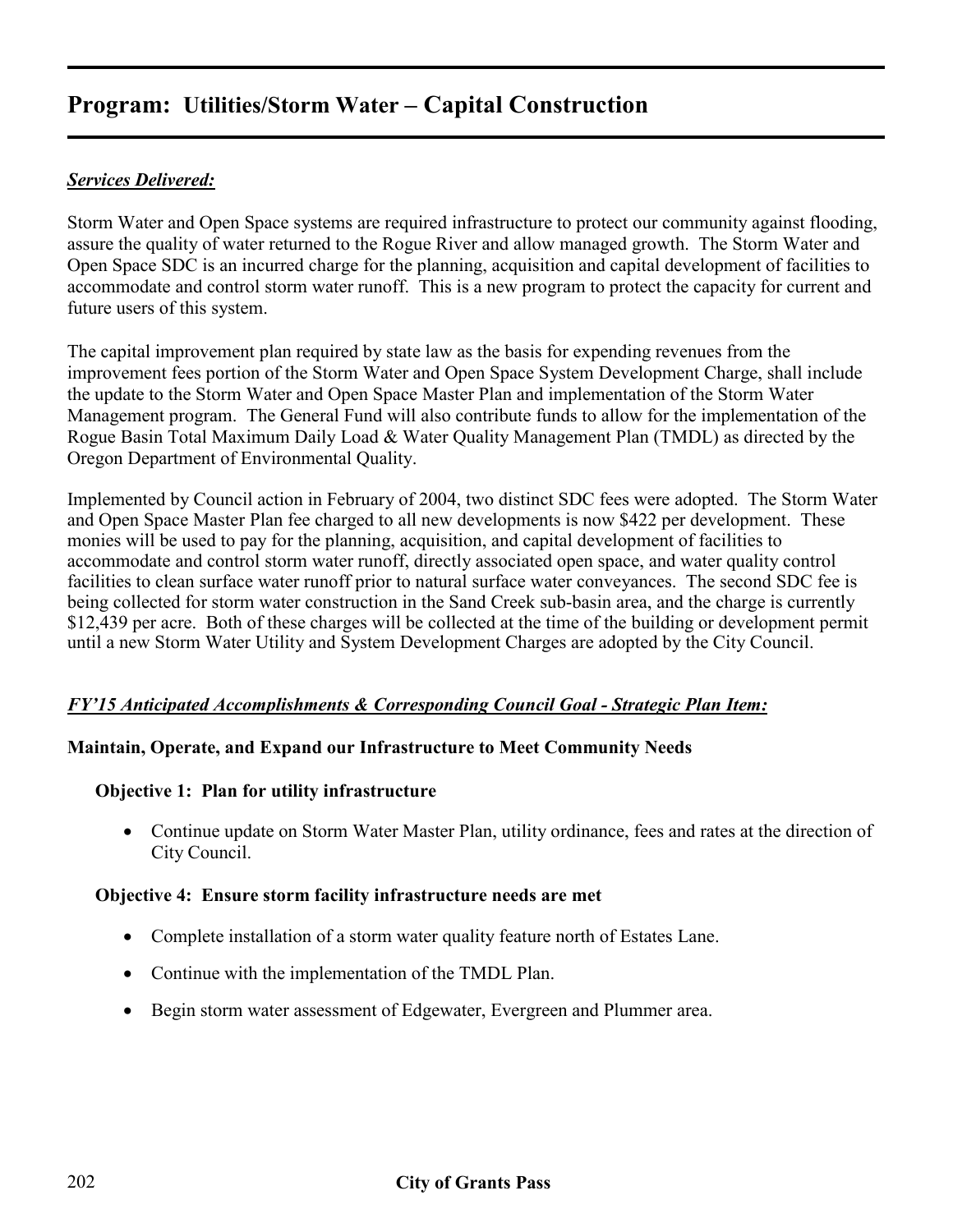# *Budget Highlights:*

The Active Capital Project list includes projects coming to a close in FY'14, but which are not finalized at this time.

The project listing shows resources across the columns. Columns show the "Actual resources through FY'13"; the re-assessed resource needs of projects using current data for the "Revised FY'14" column, guiding our "Recommended FY'15" and resources estimated "Through FY'15". We have "Future Years" and "Total Project" columns for each project. Refer to the Capital Budget Book for more information on individual projects.

The individual project pages describe the project, the need, future and ongoing costs, and the total project cost. The tables show when and where the money is budgeted to come from and the expenses incurred and budgeted to incur through completion.

# *FY'14 Activity Review:*

- Continued implementation of the TMDL Plan.
- Continued the Update to the Storm Water Master Plan.
- Researched the potential for increasing the detention capability of Southdown Estates pond.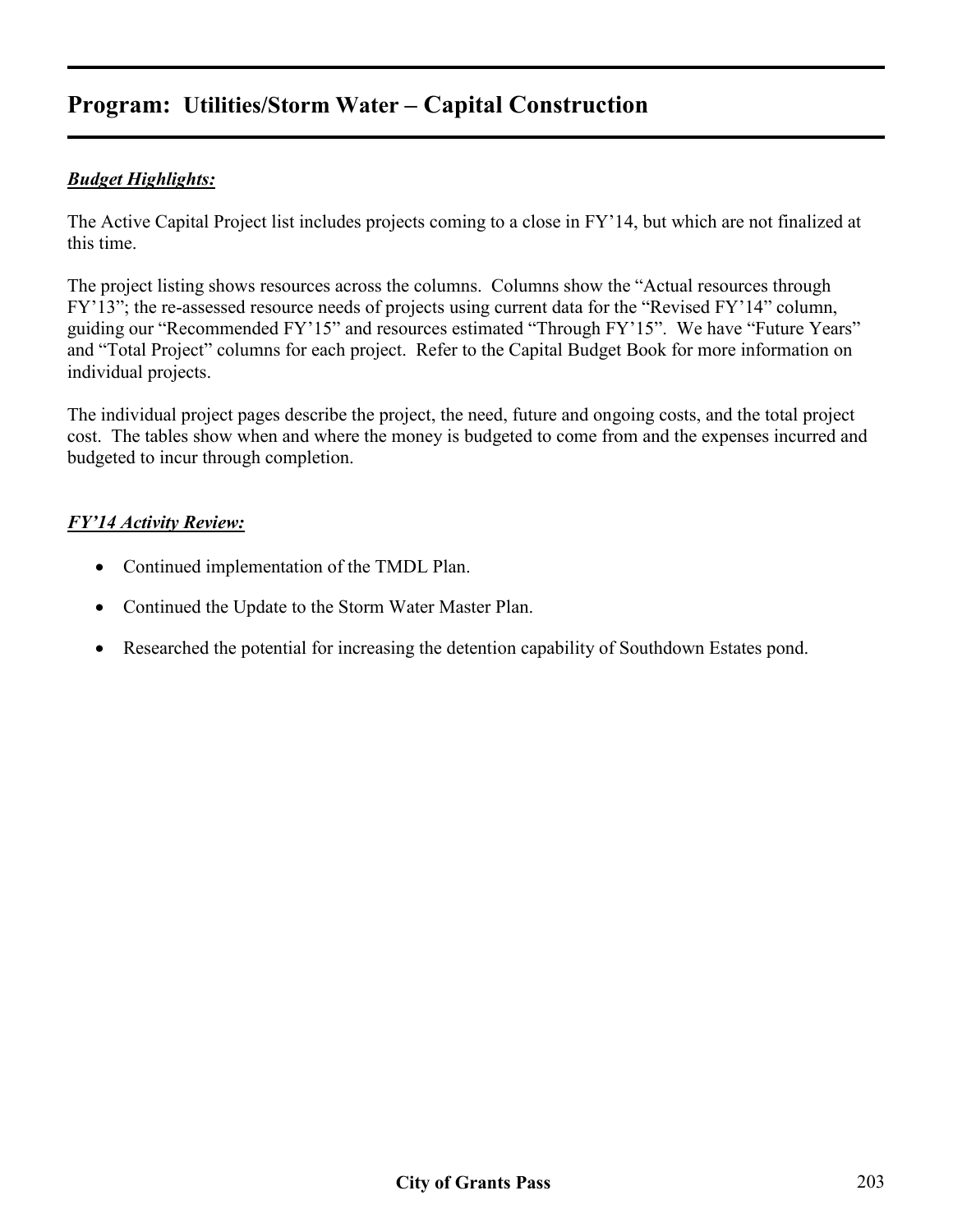|        |                                                      | Actual    |                |                |           |          |              |
|--------|------------------------------------------------------|-----------|----------------|----------------|-----------|----------|--------------|
|        |                                                      | Through   | <b>Revised</b> | <b>Adopted</b> | Through   | Future   | <b>Total</b> |
|        |                                                      | FY'13     | FY'14          | FY'15          | FY'15     | Years    | Project      |
|        | DO0000 Miscellaneous Projects - SDC's (642)          | 732,337   | (18,000)       | (78,000)       | 636,337   | 101,000  | 737,337      |
|        | DO0000 Miscellaneous Projects - (648)                | 86,487    | $\theta$       | $\theta$       | 86,487    | $\theta$ | 86,487       |
|        | DO5074 Major Redwood Storm Project                   | 100,000   | $\theta$       | $\overline{0}$ | 100,000   | $\theta$ | 100,000      |
|        | DO6071 TMDL Plan Implementation                      | 75,000    | 45,000         | 30,000         | 150,000   | 120,000  | 270,000      |
| DO6113 | Storm Water Quality Feature North of<br>Estates Lane | 150,000   | $\overline{0}$ | $\overline{0}$ | 150,000   | $\theta$ | 150,000      |
|        | DO6169 Stormwater Plan Update                        | 225,000   | 60,000         | 105,000        | 390,000   | 5,000    | 395,000      |
|        | <b>Total Projects</b>                                | 1.368.824 | 87,000         | <u>57.000</u>  | 1.512,824 | 226,000  | 1.738.824    |

# *ACTIVE CAPITAL PROJECT RESOURCES*

# *ACTIVE CAPITAL PROJECT SUMMARIES FOR FY'15*

|                                                                       | <b>Adopted</b><br>FY'15<br><b>Beginning</b><br>Fund<br><b>Balance</b> | <b>Adopted</b><br>FY'15<br>Revenue | <b>Adopted</b><br>FY'15<br>Capital<br>Outlay | <b>Adopted</b><br>FY'15<br><b>Transfers</b><br>Out | <b>Adopted</b><br>FY'15<br>Appropriated<br>Fund<br><b>Balance</b> |
|-----------------------------------------------------------------------|-----------------------------------------------------------------------|------------------------------------|----------------------------------------------|----------------------------------------------------|-------------------------------------------------------------------|
| DO0000 Miscellaneous Projects - SDC's 642                             | 79,337                                                                | (78,000)                           | $\theta$                                     | $\theta$                                           | 1,337                                                             |
| DO0000 Miscellaneous Projects - 648                                   | 26,487                                                                | 0                                  | $\theta$                                     | $\theta$                                           | 26,487                                                            |
| DO5074 Major Redwood Storm Project                                    | 42,000                                                                | $\theta$                           | $\theta$                                     | 42,000                                             | $\theta$                                                          |
| DO6071 TMDL Plan Implementation                                       | 46,619                                                                | 30,000                             | 76,619                                       | $\theta$                                           | $\theta$                                                          |
| Storm Water Quality Feature North of<br>DO6113<br><b>Estates Lane</b> | 92,747                                                                | $\theta$                           | 22,747                                       | 70,000                                             | $\theta$                                                          |
| DO6169 Storm Water Plan Update                                        | 359                                                                   | 105,000                            | 105,359                                      |                                                    |                                                                   |
| <b>Total Projects</b>                                                 | <u>287.549</u>                                                        | 57,000                             | 204.725                                      | <b>112.000</b>                                     | 7.824                                                             |

This is a summary sheet of all the Capital Projects that are discussed in detail in the Capital Budget Book.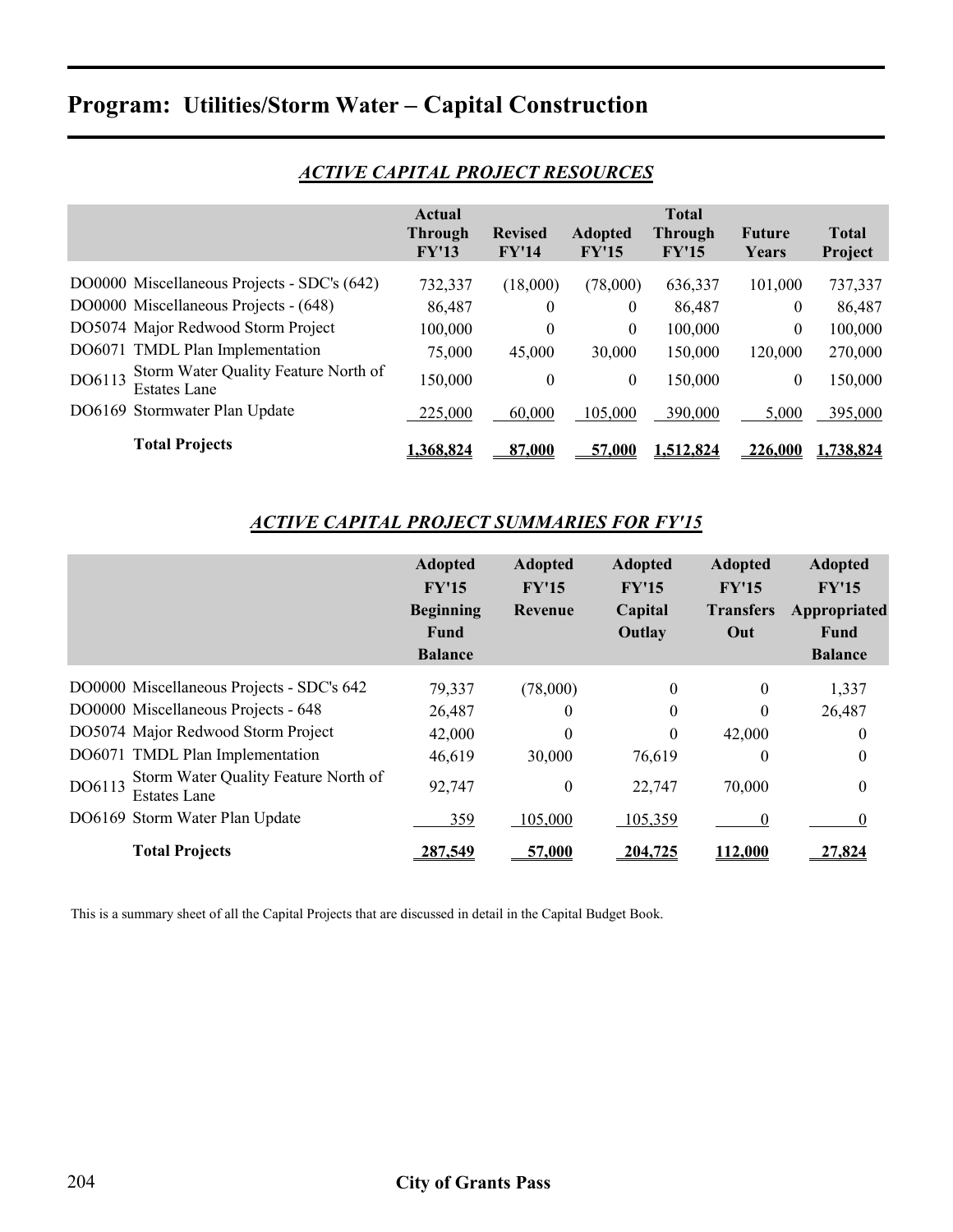| <b>Financial Summary</b>                                                                                                                                                           |                                                                           |                                                                   |                                                                              |                                                                              |                                                                                  |                                                                              |                                                                                |  |  |
|------------------------------------------------------------------------------------------------------------------------------------------------------------------------------------|---------------------------------------------------------------------------|-------------------------------------------------------------------|------------------------------------------------------------------------------|------------------------------------------------------------------------------|----------------------------------------------------------------------------------|------------------------------------------------------------------------------|--------------------------------------------------------------------------------|--|--|
|                                                                                                                                                                                    | <b>ACTUAL</b><br>FY'12<br>\$                                              | <b>ACTUAL</b><br>FY'13<br>\$                                      | <b>BUDGET</b><br>FY'14<br>$\mathbb{S}$                                       | FY'15<br>$\mathbb{S}$                                                        | MANAGER COMMITTEE COUNCIL<br>RECOMMEND APPROVED ADOPTED PROJECTED<br>FY'15<br>\$ | FY'15<br>\$                                                                  | FY'16<br>$\mathbb{S}$                                                          |  |  |
| <b>Beginning Fund Balance</b>                                                                                                                                                      | 801,715                                                                   | 826,532                                                           | 356,795                                                                      | 287,549                                                                      | 287,549                                                                          | 287,549                                                                      | 27,824                                                                         |  |  |
| <b>Resources</b>                                                                                                                                                                   |                                                                           |                                                                   |                                                                              |                                                                              |                                                                                  |                                                                              |                                                                                |  |  |
| Development Charges<br><b>Investment Interest</b><br><b>SDC</b> Loans<br>General Fund<br><b>Transportation Projects</b><br><b>Total Current Revenues</b><br><b>Total Resources</b> | 22,945<br>5,226<br>2,589<br>15,000<br>$\overline{0}$<br>45,760<br>847,475 | 60,372<br>3,893<br>2,321<br>15,000<br>15,000<br>96,586<br>923,118 | 25,000<br>2,000<br>$\boldsymbol{0}$<br>15,000<br>15,000<br>57,000<br>413,795 | 25,000<br>2,000<br>$\boldsymbol{0}$<br>15,000<br>15,000<br>57,000<br>344,549 | 25,000<br>2,000<br>$\boldsymbol{0}$<br>15,000<br>15,000<br>57,000<br>344,549     | 25,000<br>2,000<br>$\boldsymbol{0}$<br>15,000<br>15,000<br>57,000<br>344,549 | 25,000<br>$\theta$<br>$\boldsymbol{0}$<br>15,000<br>15,000<br>55,000<br>82,824 |  |  |
| <b>Requirements</b>                                                                                                                                                                |                                                                           |                                                                   |                                                                              |                                                                              |                                                                                  |                                                                              |                                                                                |  |  |
| Capital Outlay<br><b>Transfers Out</b><br><b>Subtotal Expenditures</b>                                                                                                             | 24,691<br>$\overline{0}$<br>24,691                                        | 169,983<br>220,000<br>389,983                                     | 273,302<br>75,000<br>348,302                                                 | 204,725<br>112,000<br>316,725                                                | 204,725<br>112,000<br>316,725                                                    | 204,725<br>112,000<br>316,725                                                | 35,000<br>$\overline{0}$<br>35,000                                             |  |  |
| <b>Appropriated Fund Balance</b><br><b>Total Requirements</b>                                                                                                                      | 822,784<br>847,475                                                        | 533,135<br>923,118                                                | 65,493<br>413,795                                                            | 27,824<br>344,549                                                            | 27,824<br>344,549                                                                | 27,824<br>344,549                                                            | 47,824<br>82,824                                                               |  |  |